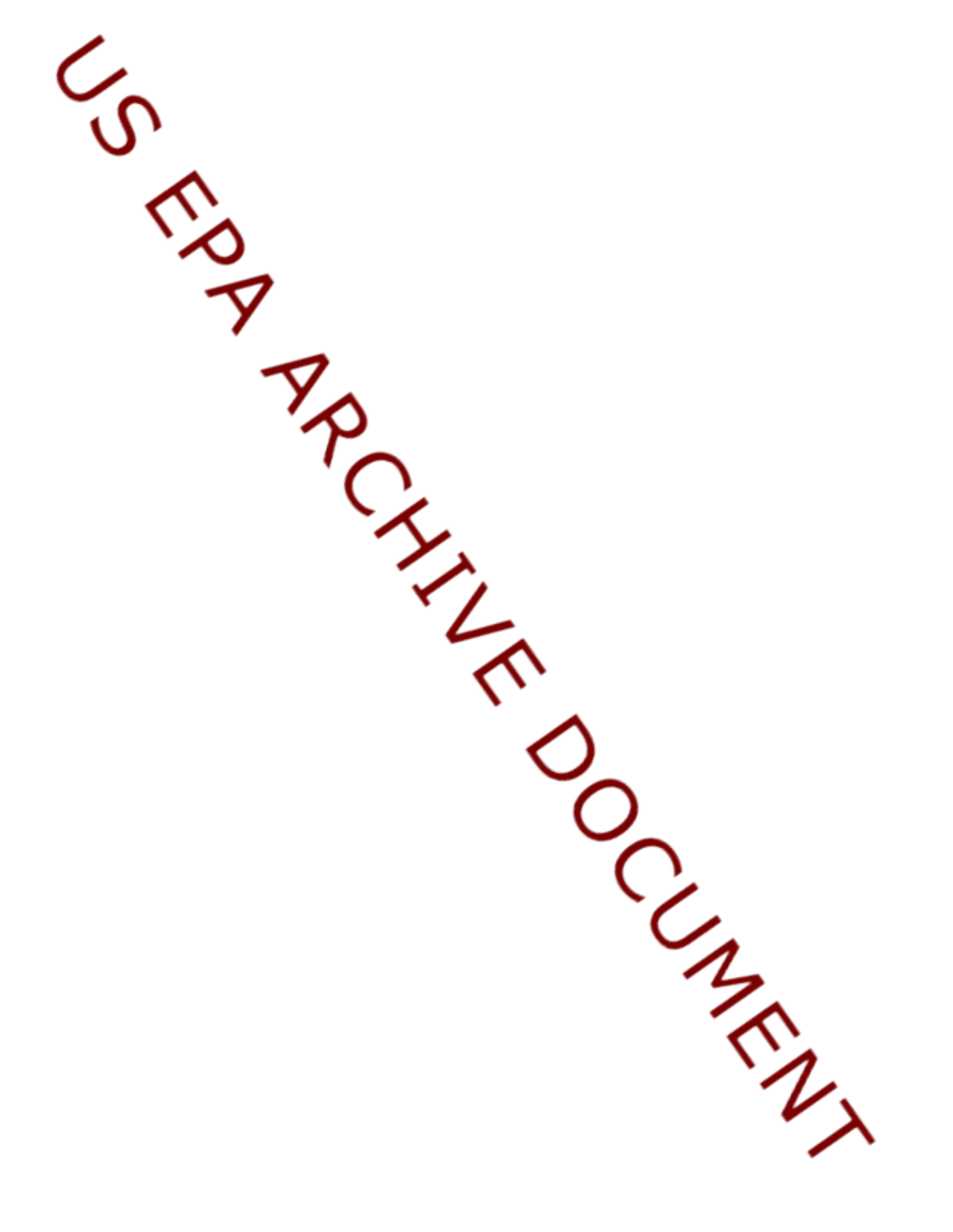## **AGENCY:** ENVIRONMENTAL PROTECTION AGENCY (EPA)

**TITLE:** "Indoor Environments: Reducing Public Exposure to Indoor Pollutants"

**ACTION:** Request for Applications (RFA) – Amendment No. 1

**RFA NO.:** EPA-OAR-IED-05-21

## **CATALOG OF FEDERAL DOMESTIC ASSISTANCE (CFDA) NO:** 66.034

**DATE:** November 17, 2005

**SUMMARY:** This notice is issued to extend the concept proposal submission date. The due dates for Stages 3 through 5 will be determined at the time of award recommendation. The Elements of the Cover Letter mentioned in Stage 2, has been amended to request that the applicant identify each pollutant and/or building type their proposal addresses. This notice also revises the language in the first paragraph under V. APPLICATION REVIEW INFORMATION on page 30 as well as section C. Review and Selection Process on page 32 contained in the Request for Application (RFA)/Request for Initial Proposals (RFIP). Changes are indicated in **bold.**All other parts of the RFA remain unchanged*.*

## **Accordingly,**

1. The DATES: Section is changed to read the following:

## DATES:

The closing date for receipt of concept proposals is **Monday, December 19, 2005 at 4:00 p.m. Eastern Standard Time (EST).** 

The proposals MUST be received by the contact point listed in Stage 3, Section III, C. 3, on or before the deadline date and time above. NO LATE PROPOSALS WILL BE CONSIDERED.

Due to the unique circumstances involving U.S. postal mail screening *(that can delay delivery by several weeks),* EPA strongly recommends that express mail option (i.e., FedEx, UPS, DHL, etc.) be used to submit all materials.

 1. A pre-proposal conference call will be held on Tuesday, October 25, 2005 from 2:00 pm to 4:00 pm EST. If you are interested in participating in this conference call please send an e-mail to "iaq.rfa@epa.gov" providing your organization's contact information (see Section IV, Stage 1) by Wednesday, October 19, 2005.

 2. A concept proposal consisting of a cover letter of up to two pages, SF-424, 424A and B, and a narrative workplan of up to 12 pages is due on or before **Monday,**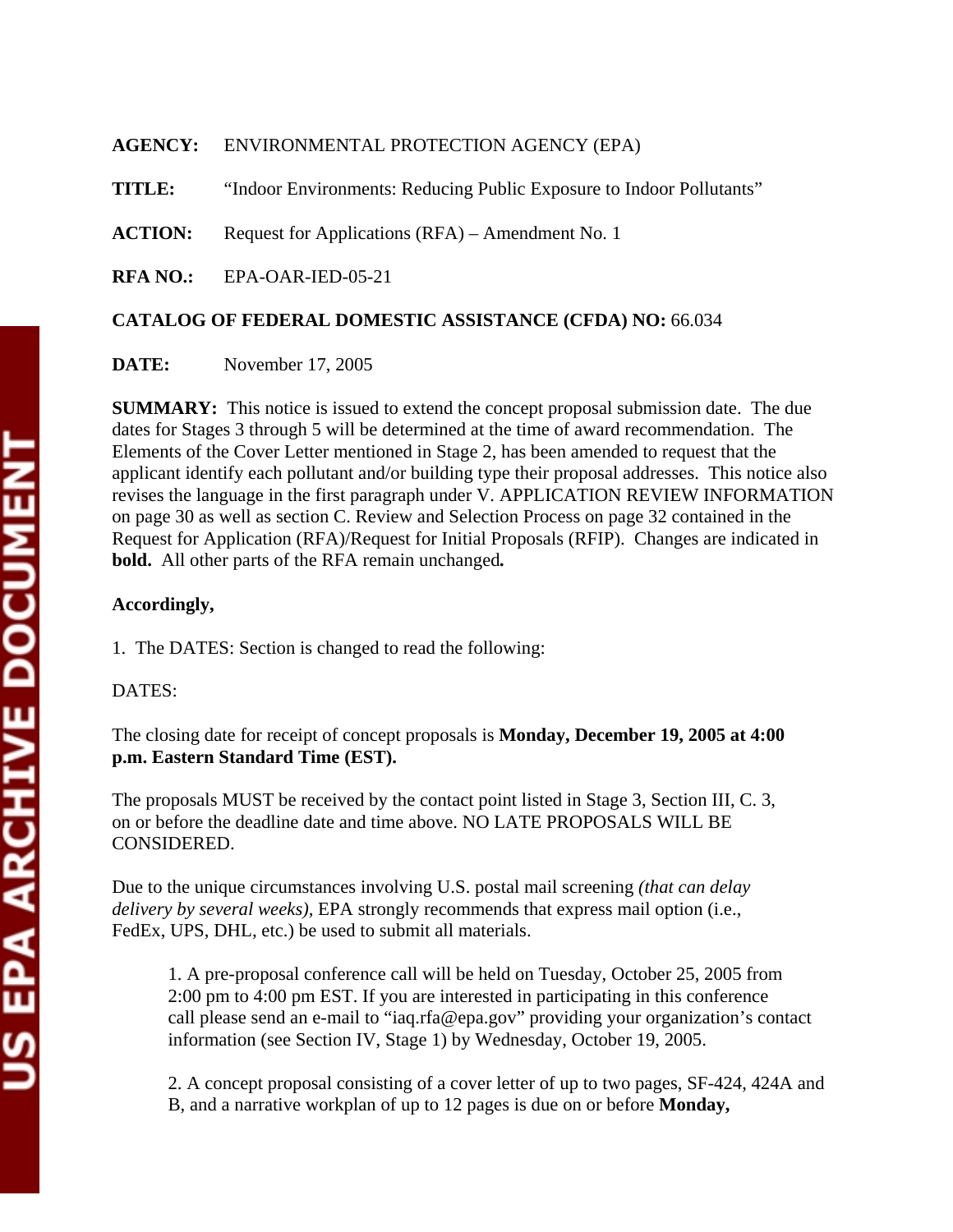**December 19, 2005 at 4:00 pm EST** (see Section IV, Stage 2). 2. Section IV. APPLICATION AND SUBMISSION PROCESS is changed to read the following:

Stage 2: Cover Letter, Concept Proposal and SF-424, 424A and 424B Submission

In addition to completing SF-424, 424A and 424B, applicants must complete a cover letter (maximum 2 pages) and concept proposal (maximum 12 pages, attached as a project narrative attachment form in Grants.gov) as described below. Only the concept proposal will be evaluated using the evaluation criteria set forth in Section V. of this RFA.

This information must be received no later than **Monday, December 19, 2005***,* **4:00 pm EST** to Shelley Blake*.* Proposals received after this deadline will not be considered.

How to Submit your Stage 2 Package via Mail:

If you choice to submit your Stage 2 Package via Mail your package must be received no later than **Monday, December 19, 2005, 4:00 pm EST** to Shelley Blake**.** Mailing address below:

Elements of the Cover Letter (will be attached as part of the project narrative attachment form in grants.gov)

The maximum two page cover letter will not be evaluated but must provide all of the following information:

1) Contact information for the organization:

- a) Name of organization
- b) Contact person's name
- c) Mailing address (express mail address if different than mailing address)
- d) E-mail address
- e) Phone and fax numbers

2) A statement that your organization has eligibility status (see Section III. A)

3) A description of your organization and its mission

4) Identification of **each pollutant(s) and/or building type(s) (i.e., radon, asthma, environmental tobacco smoke, air toxics, schools, public and commercial buildings, and homes***)* the concept proposal addresses.

Elements of the Concept Proposal (attached as part of the project narrative attachment form in grants.gov)

The two-page cover letter, SF-424, 424A and B and 12 page concept proposal (known as a project narrative attachment form in Grants.gov) with the scope of work, budget and key personnel must be submitted no later than **Monday, December 19, 2005, 4:00 pm EST** to Shelley Blake. No late proposals will be considered.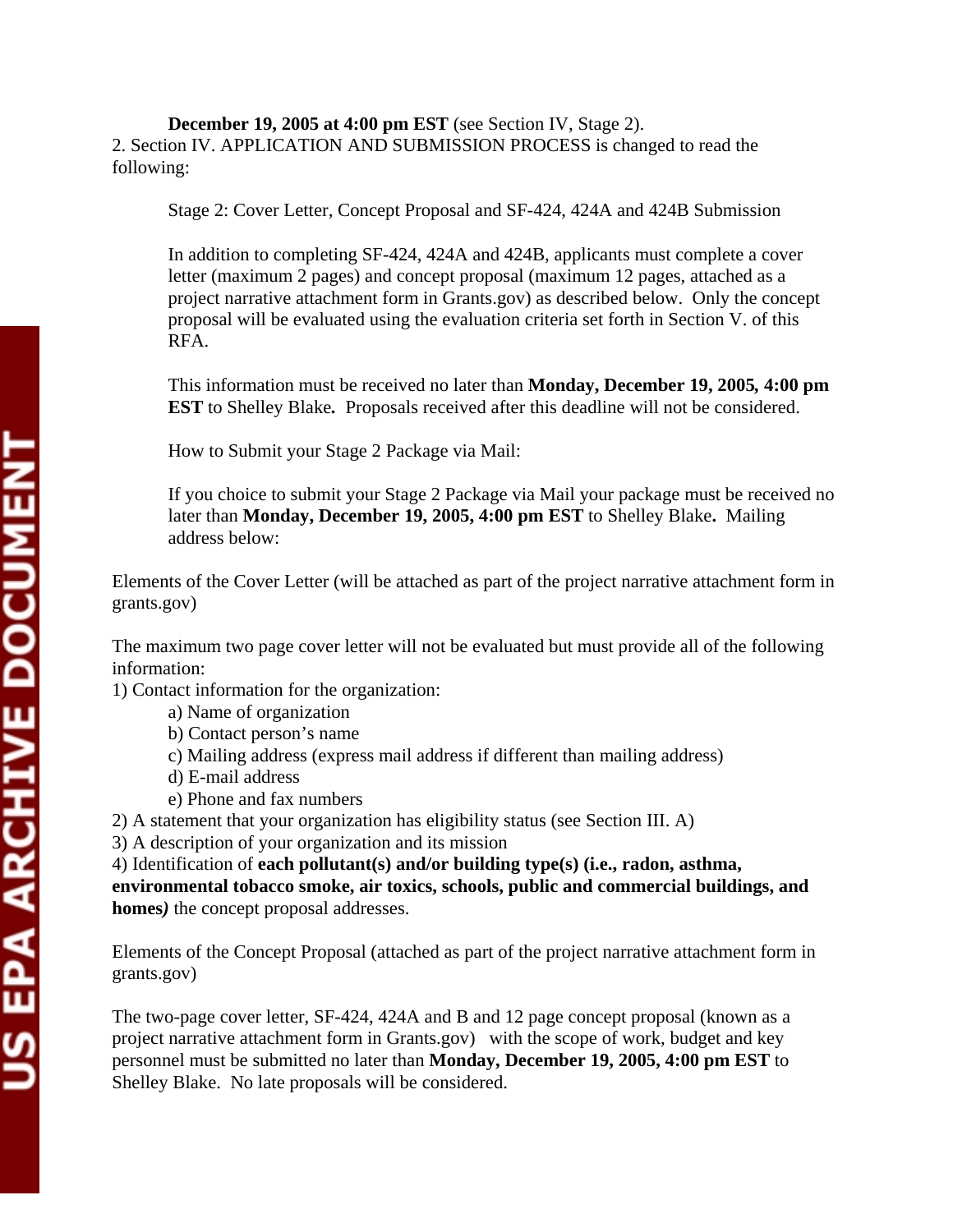Stage 4: Participate in a Conference Call Detailing the Formal Submission Process

The intent of the formal application assistance conference call is to answer any questions selected applicants for award recommendation may have about the federal assistance application process. Instructions will be e-mailed on how to participate in the conference call. **Notification of this conference call will be provided at the time the selected applicants are notified of award recommendation under Stage 3.** 

Stage 5: Submit a Full Application Package including all Supporting Documentation

When submitting the formal SF-424 "Request for Federal Assistance" application, it must be consistent with the selected concept proposal. **The due date for Formal SF-424 applications and all supporting documentation from selected applicants will be announced at the time applicants are notified of award recommendation under Stage 3.** 

Full Application Package Instructions and Submission Dates and Time

Application Submission Deadline:Your organization's AOR must submit your complete application electronically to EPA through Grants.gov (http://www.grants.gov) **on the due date specified at the time applicants are notified of award recommendation under Stage 3***.*Applications received after the deadline will not be considered for funding.

Please submit *all* of the application materials described below.

Application Materials

Deadline for Submission. The deadline for submission of the completed formal application package **will be announced at the time applicants are notified of award recommendation under Stage 3***.*All application packages must be received in the program office listed below by the deadline. Applications received after the deadline will not be considered for funding.

3. The first paragraph and C. Review and Selection Process under Section V. APPLICATION REVIEW INFORMATION are changed to read the following:

**Concept proposals** will be evaluated against the proposal evaluation criterion set forth below*.* Concept proposals that are best able to directly and explicitly address these criteria will have a greater likelihood of selection. **We encourage innovative projects that address more than one of EPA's indoor air quality priority areas as described in Section I. FUNDING OPPORTUNITY DESCRIPTION of this announcement. For proposals that address more than one of EPA's indoor air quality priority areas as identified in Section I. of this announcement, EPA will evaluate each priority area component addressed in such a multidimensional proposal separately based on the full 200-point scale specified in Section V. A. Evaluation Criteria, of this announcement. The score earned will be considered by each**